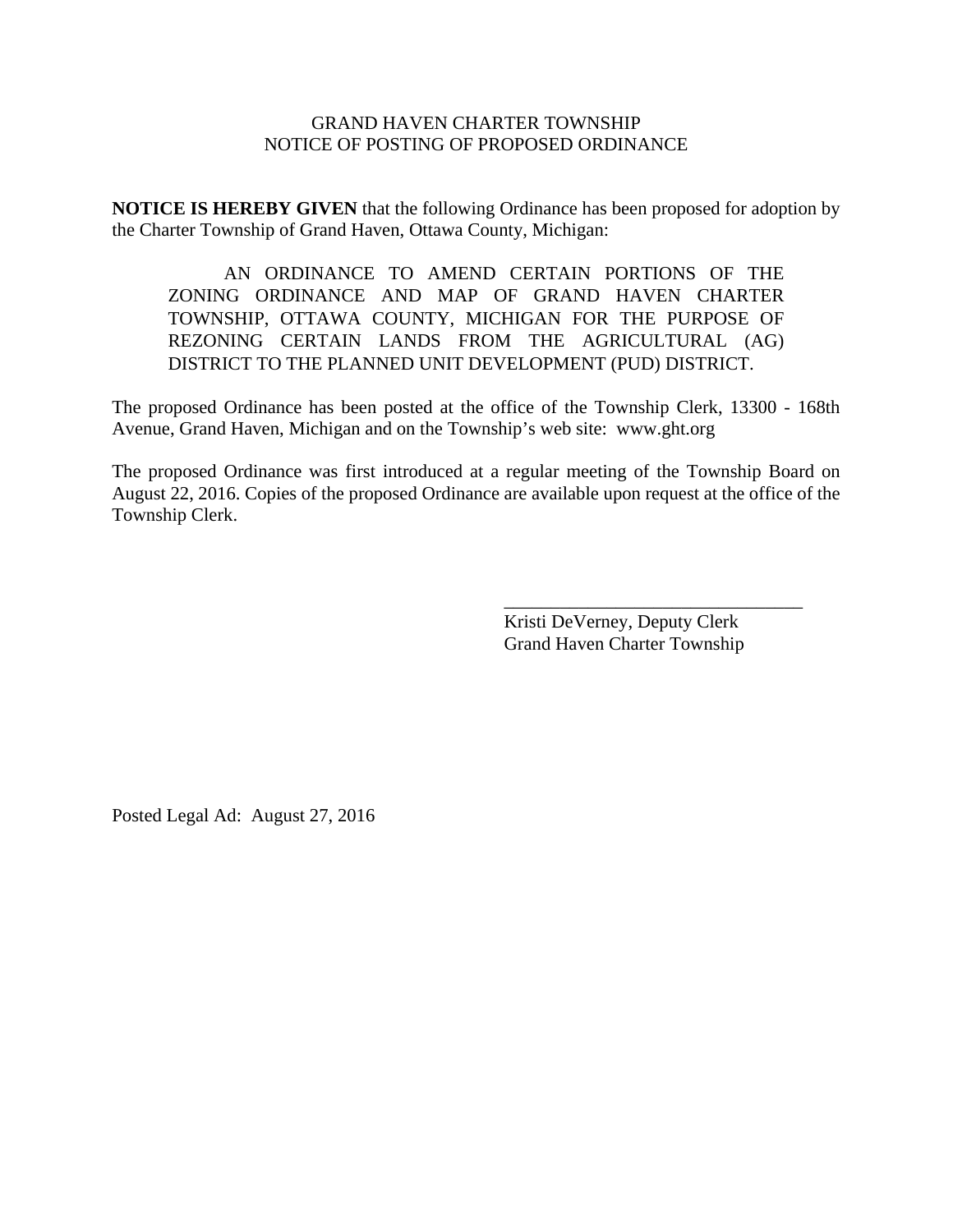## **ORDINANCE NO. \_\_\_\_**

## **ZONING MAP AMENDMENT ORDINANCE**

AN ORDINANCE TO AMEND CERTAIN PORTIONS OF THE ZONING ORDINANCE AND MAP OF GRAND HAVEN CHARTER TOWNSHIP, OTTAWA COUNTY, MICHIGAN FOR THE PURPOSE OF REZONING CERTAIN LANDS FROM THE AGRICULTURAL (AG) DISTRICT TO THE PLANNED UNIT DEVELOPMENT (PUD) DISTRICT.

GRAND HAVEN CHARTER TOWNSHIP, COUNTY OF OTTAWA, AND STATE OF MICHIGAN ORDAINS:

Section 1. Amendment. The Zoning Ordinance and Map of the Charter Township of Grand Haven, Ottawa County, Michigan, the map being incorporated by reference in the Zoning Ordinance for the Charter Township of Grand Haven pursuant to Chapter 3, shall be amended so that the following lands shall be rezoned from the Agricultural (AG) District to the Planned Unit Development (PUD) District. The lands are in the Charter Township of Grand Haven, Ottawa County, Michigan, and are described as follows:

PARCEL NUMBER: 70-07-14-100-004 PART NE 1/4 OF NW 1/4 COM 300 FT E OF NW COR, TH E 170 FT, S 170 FT, W 170 FT, N 170 FT TO BEG, EXC N 50 FT SEC 14 T7N R16W

PARCEL NUMBER: 70-07-14-100-010 PART NE 1/4 OF NW 1/4 COM 285 FT E OF NW COR, TH E 15 FT, S 330 FT, W 15 FT, N 330 FT TO BEG SEC 14 T7NR16W

Section 4. Effective Date. This amendment to the Grand Haven Charter Township Zoning Ordinance was approved and adopted by the Township Board of Grand Haven Charter Township, Ottawa County, Michigan on 2016, after a public hearing as required pursuant to Michigan Act 110 of 2006, as amended; after introduction and a first reading on 2016, and after posting and publication following such first reading as required by Michigan Act 359 of 1947, as amended. This Ordinance shall be effective on \_\_\_\_\_\_\_\_\_\_\_\_\_\_\_\_, 2016, which date is the eighth day after publication of a Notice of Adoption and Posting of the Zoning Map Amendment Ordinance in the *Grand Haven Tribune*, as required by Section 401 of Act 110, as amended. However, this effective date shall be extended as necessary to comply with the requirements of Section 402 of Act 110, as amended.

\_\_\_\_\_\_\_\_\_\_\_\_\_\_\_\_\_\_\_\_\_\_\_\_\_\_\_\_\_\_\_ \_\_\_\_\_\_\_\_\_\_\_\_\_\_\_\_\_\_\_\_\_\_\_\_\_\_\_\_\_\_

Karl French, Laurie Larsen, Township Supervisor Township Clerk